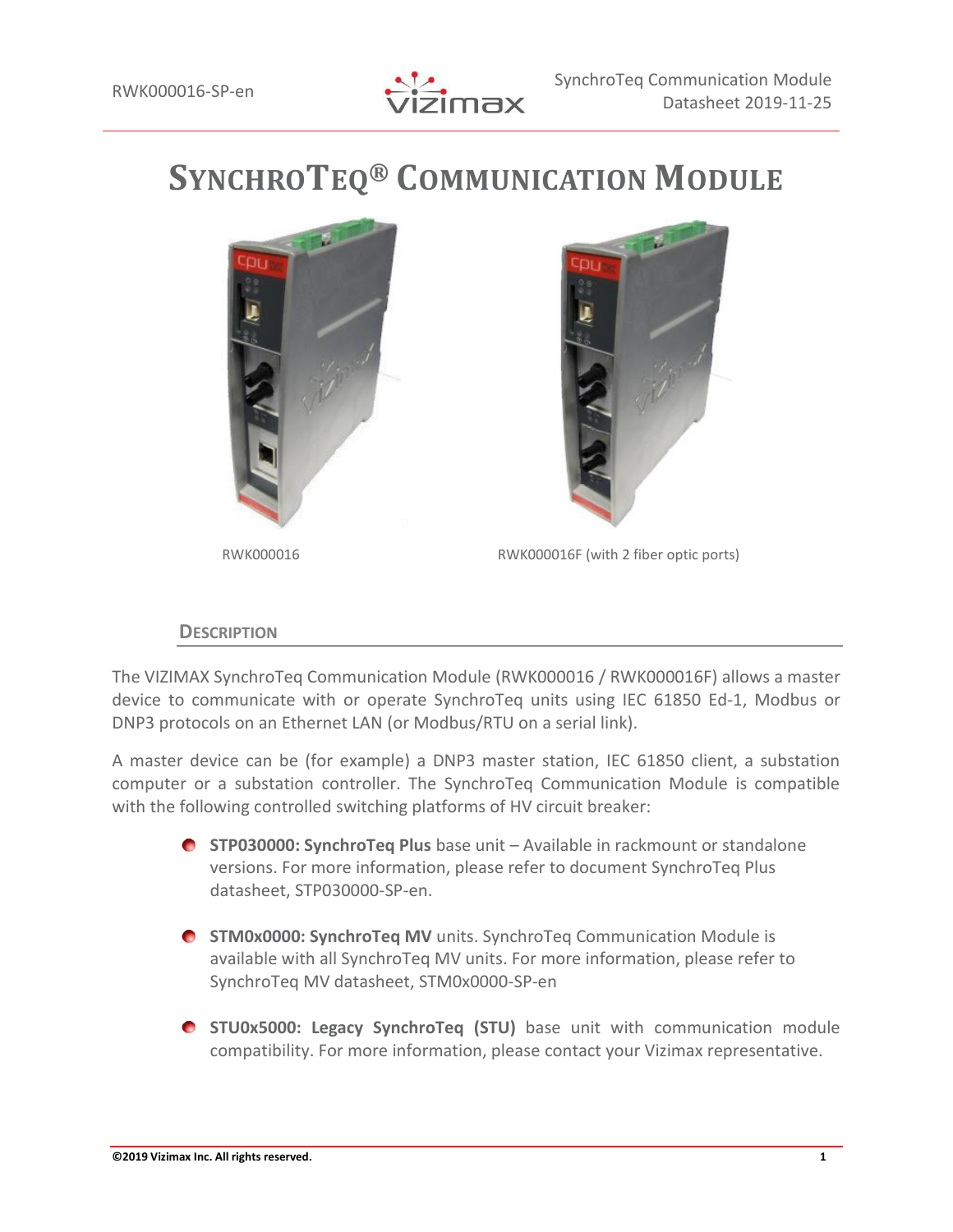



#### **FEATURES**

#### **PROTOCOLS SUPPORTED**

The following protocoled are supported by SynchroTeq Communication Module:

- **D** DNP3 Slave
- **IEC 61850 Server (Edition 1)**
- **Modbus/TCP slave**
- **Modbus/RTU slave**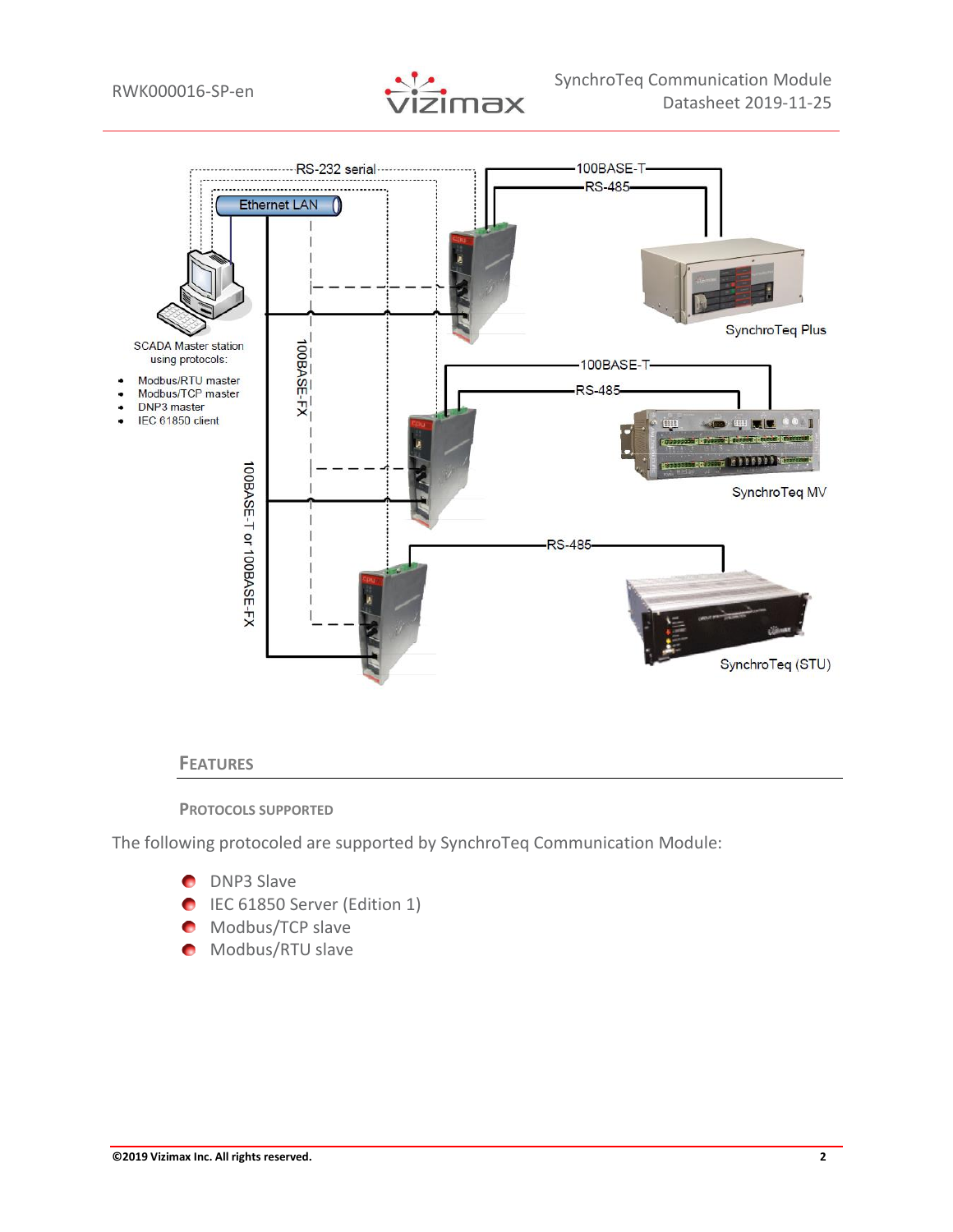

#### **MOUNTING**

#### **DIMENSIONS**

| <b>Specifications</b> | <b>Value</b>                                               |
|-----------------------|------------------------------------------------------------|
| Width                 | 44.5 mm (1.75")                                            |
| Height                | 152 mm $(6")$                                              |
| <b>Depth</b>          | 133 mm (5.25")                                             |
| Weight                | 720g (1.6 lb.)                                             |
| <b>Enclosure</b>      | Aluminium                                                  |
| <b>Mounting</b>       | DIN rail or panel mount with optional adapter (RWA AA0000) |



FIGURE 1 Din Rail Mounting



FIGURE 2 Panel mount with optional adapter (RWA AA0000)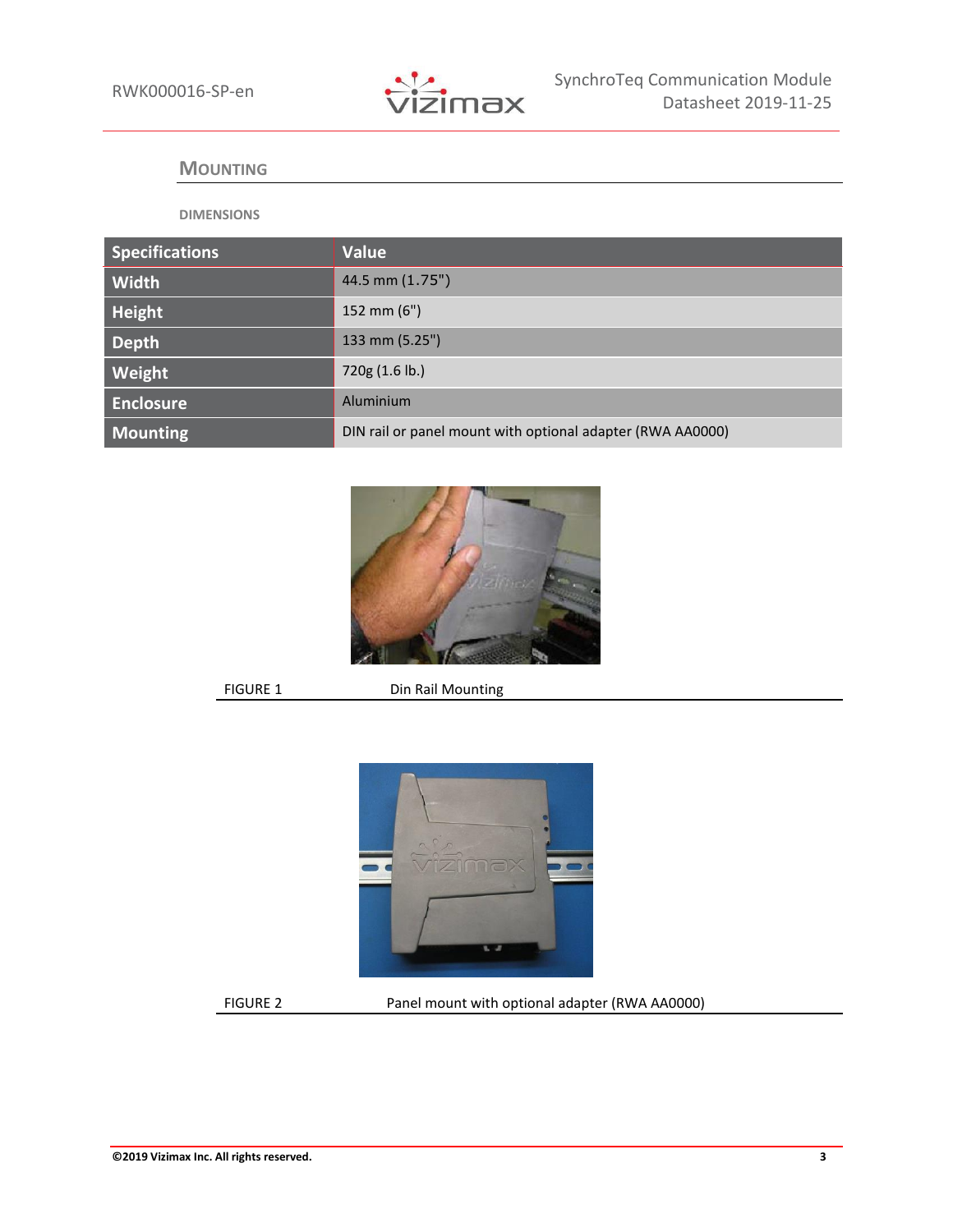

# **SYNCHROTEQ COMMUNICATION MODULE CHARACTERISTICS**

**COMPLIANCE**







**CONFORMITY**

| <b>Specifications</b>    |           | Value                              | <b>Standards</b> |
|--------------------------|-----------|------------------------------------|------------------|
| <b>Temperature</b>       | Operating | $-40^{\circ}$ C to $+75^{\circ}$ C |                  |
|                          | Storage   | $-65^{\circ}$ C to $+90^{\circ}$ C |                  |
| <b>Relative humidity</b> |           | 5% to 95%, non-condensing          |                  |
| <b>Immunity</b>          |           |                                    | IEC 61000-4-2    |
|                          |           |                                    | IEC 61000-4-3    |
|                          |           |                                    | IEC 61000-4-4    |
|                          |           |                                    | IEC 61000-4-5    |
|                          |           |                                    | IEC 61000-4-6    |

## **COMMUNICATIONS**

**SERIAL PORTS**

SynchroTeq Communication module has double serial ports on the top, with the following characteristic:

| <b>Specifications</b>      | Value                                                               |
|----------------------------|---------------------------------------------------------------------|
| <b>Number</b>              |                                                                     |
| <b>Communication modes</b> | Serial-1: RS-485 two-wire or RS-422 4-wire mode<br>Serial-2: RS-232 |
| Support                    | Full support of modem control signals with RS-485                   |
| <b>Connector</b>           | screw type                                                          |
| Isolation                  | 2 kV galvanic isolation                                             |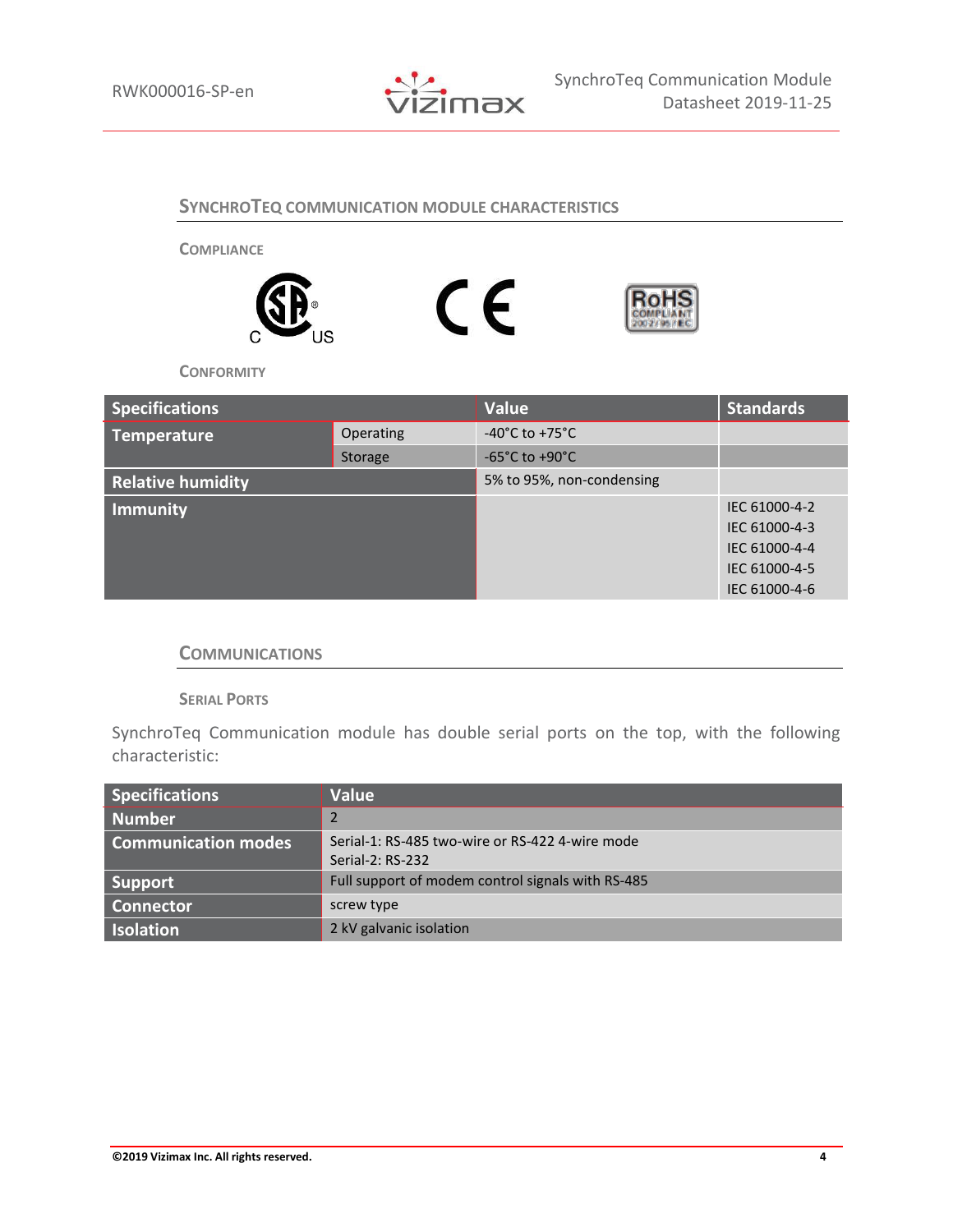

**ETHERNET PORTS**

The SynchroTeq Communication Module offers several Ethernet ports:

#### *RWK000016 model:*

Ethernet Top-1

| <b>Specifications</b> | <b>Value</b>                                                |
|-----------------------|-------------------------------------------------------------|
| Number                |                                                             |
| Location              | Top-1 Ethernet port                                         |
| <b>Communication</b>  | Ethernet communications on twisted-pair copper (category 5) |
| Interface             | Auto MDIX, 10 Mbps (10Base-T) and 100 Mbps (100Base-T)      |
| Support               | Multi-protocol support                                      |
| <b>Connector</b>      | <b>RJ45</b>                                                 |
| <b>Isolation</b>      | 1500 Vrms galvanic                                          |

# Ethernet Front-1 (upper front – fiber optic)

| <b>Specifications</b> | <b>Value</b>                                                                                                                                                                    |
|-----------------------|---------------------------------------------------------------------------------------------------------------------------------------------------------------------------------|
| Number                | 1                                                                                                                                                                               |
| Location              | Front-1 Ethernet port                                                                                                                                                           |
| <b>Communication</b>  | Fiber optic                                                                                                                                                                     |
| <b>Interface</b>      | 100 Mbps (100Base-FX version of IEEE 802.3u)                                                                                                                                    |
| <b>Support</b>        | Multi-protocol support                                                                                                                                                          |
| <b>Connector</b>      | Duplex ST connector                                                                                                                                                             |
| <b>Others</b>         | 1300 nm product with optical performance compliant with the FDDI PMD<br>standard (ISO/IEC 9314-3:1990 and ANSI X3.166 - 1990)<br>Support of up to 2 km multimode fiber backbone |

# Ethernet Front-2 (lower front – RJ45)

| <b>Specifications</b> | Value                                                  |
|-----------------------|--------------------------------------------------------|
| Number                | 1                                                      |
| Location              | Front-2 Ethernet port                                  |
| <b>Communication</b>  | Twisted-pair copper (category 5)                       |
| Interface             | Auto MDIX, 10 Mbps (10Base-T) and 100 Mbps (100Base-T) |
| <b>Support</b>        | Multi-protocol support                                 |
| <b>Connector</b>      | <b>RJ45</b>                                            |
| <b>Isolation</b>      | 500 Vrms galvanic isolation                            |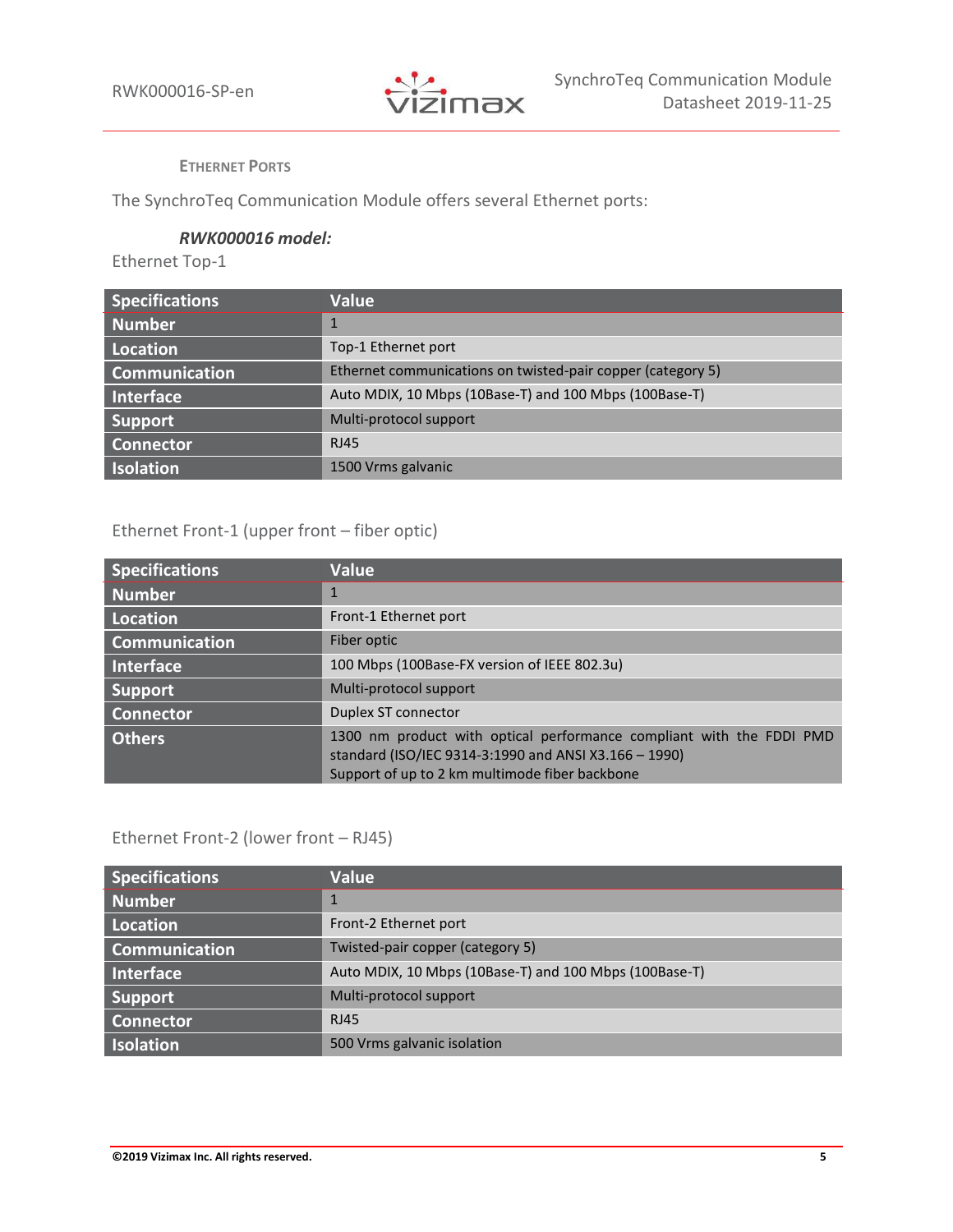

#### *RWK000016F model:*

Ethernet Top-1

| <b>Specifications</b> | <b>Value</b>                                                |
|-----------------------|-------------------------------------------------------------|
| Number                |                                                             |
| Location              | Top-1 Ethernet port                                         |
| <b>Communication</b>  | Ethernet communications on twisted-pair copper (category 5) |
| Interface             | Auto MDIX, 10 Mbps (10Base-T) and 100 Mbps (100Base-T)      |
| <b>Support</b>        | Multi-protocol support                                      |
| <b>Connector</b>      | <b>RJ45</b>                                                 |
| Isolation             | 1500 Vrms galvanic                                          |

# Ethernet Front-1 (upper front – fiber optic)

| <b>Specifications</b> | <b>Value</b>                                                                                                                                                                    |
|-----------------------|---------------------------------------------------------------------------------------------------------------------------------------------------------------------------------|
| <b>Number</b>         |                                                                                                                                                                                 |
| Location <sup>'</sup> | Front-1 Ethernet port                                                                                                                                                           |
| <b>Communication</b>  | Fiber optic                                                                                                                                                                     |
| <b>Interface</b>      | 100 Mbps (100Base-FX version of IEEE 802.3u)                                                                                                                                    |
| Support               | Multi-protocol support                                                                                                                                                          |
| <b>Connector</b>      | Duplex ST connector                                                                                                                                                             |
| <b>Others</b>         | 1300 nm product with optical performance compliant with the FDDI PMD<br>standard (ISO/IEC 9314-3:1990 and ANSI X3.166 - 1990)<br>Support of up to 2 km multimode fiber backbone |

# Ethernet Front-2 (lower front – fiber optic)

| <b>Specifications</b> | Value                                                                                                                                                                           |
|-----------------------|---------------------------------------------------------------------------------------------------------------------------------------------------------------------------------|
| <b>Number</b>         |                                                                                                                                                                                 |
| Location              | Front-2 Ethernet port                                                                                                                                                           |
| <b>Communication</b>  | Fiber optic                                                                                                                                                                     |
| Interface             | 100 Mbps (100Base-FX version of IEEE 802.3u)                                                                                                                                    |
| <b>Support</b>        | Multi-protocol support                                                                                                                                                          |
| <b>Connector</b>      | Duplex ST connector                                                                                                                                                             |
| <b>Others</b>         | 1300 nm product with optical performance compliant with the FDDI PMD<br>standard (ISO/IEC 9314-3:1990 and ANSI X3.166 - 1990)<br>Support of up to 2 km multimode fiber backbone |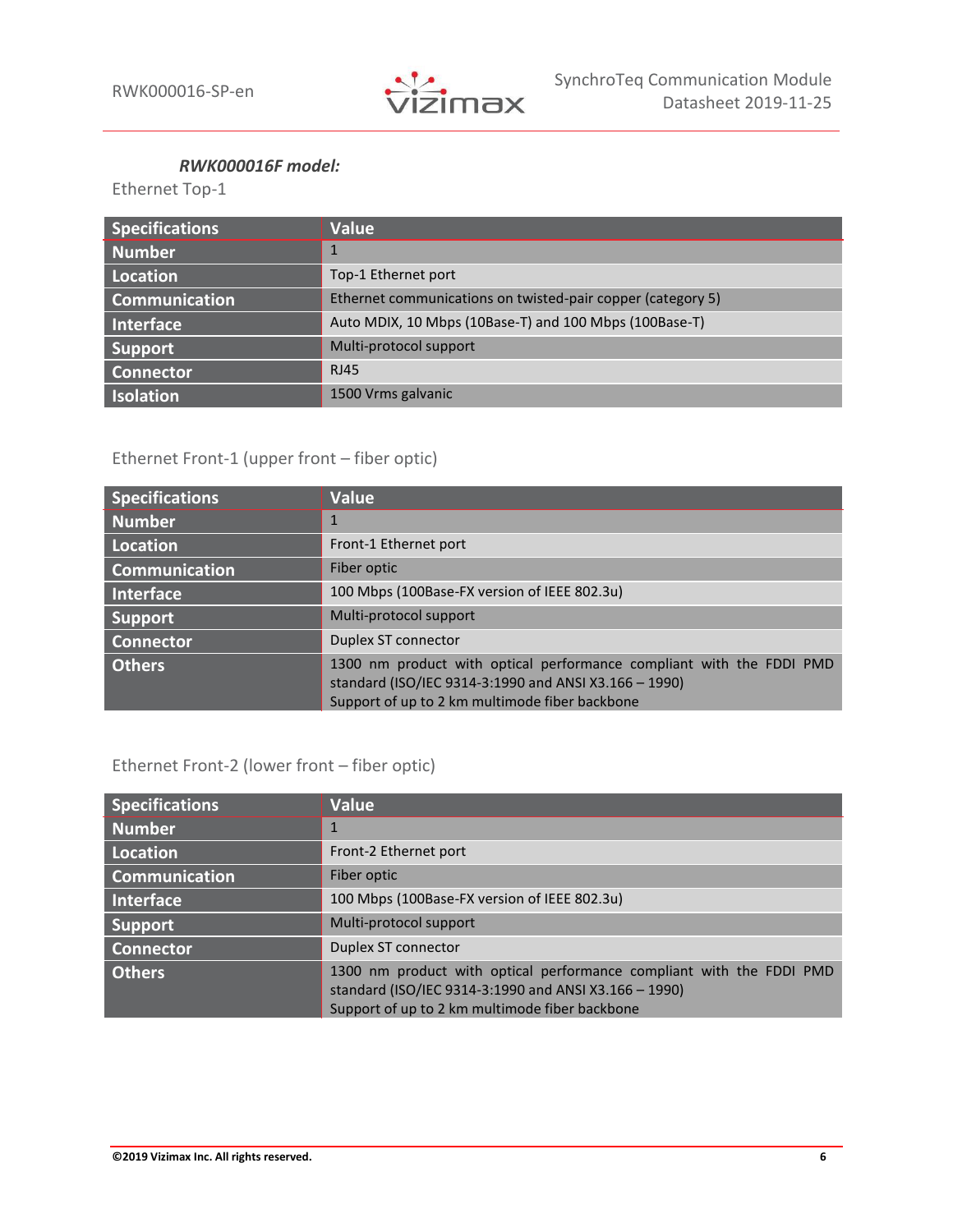

#### **DIGITAL OUTPUT**

| <b>Specifications</b> | Value                                                                                       |
|-----------------------|---------------------------------------------------------------------------------------------|
| Number                |                                                                                             |
| <b>Rated voltage</b>  | 250 V dc, 250 V ac maximum; 0.5 A maximum                                                   |
| <b>Isolation</b>      | 2 kV galvanic                                                                               |
| <b>Others</b>         | Used as a watchdog timer output ("System OK" application) or as a general<br>purpose output |

# **POWER SUPPLY**

| Specifications            | <b>Value</b>                                   |
|---------------------------|------------------------------------------------|
| <b>Operating range</b>    | 8 to 30 VDC ± 10% (7.2 to 33 VDC)              |
| <b>Power requirements</b> | 3W nominal                                     |
| AC/DC power supply        | Lambda DPP30-24 (85-260 VAC, 90-375 VDC, 15W)) |
| recommendation:           |                                                |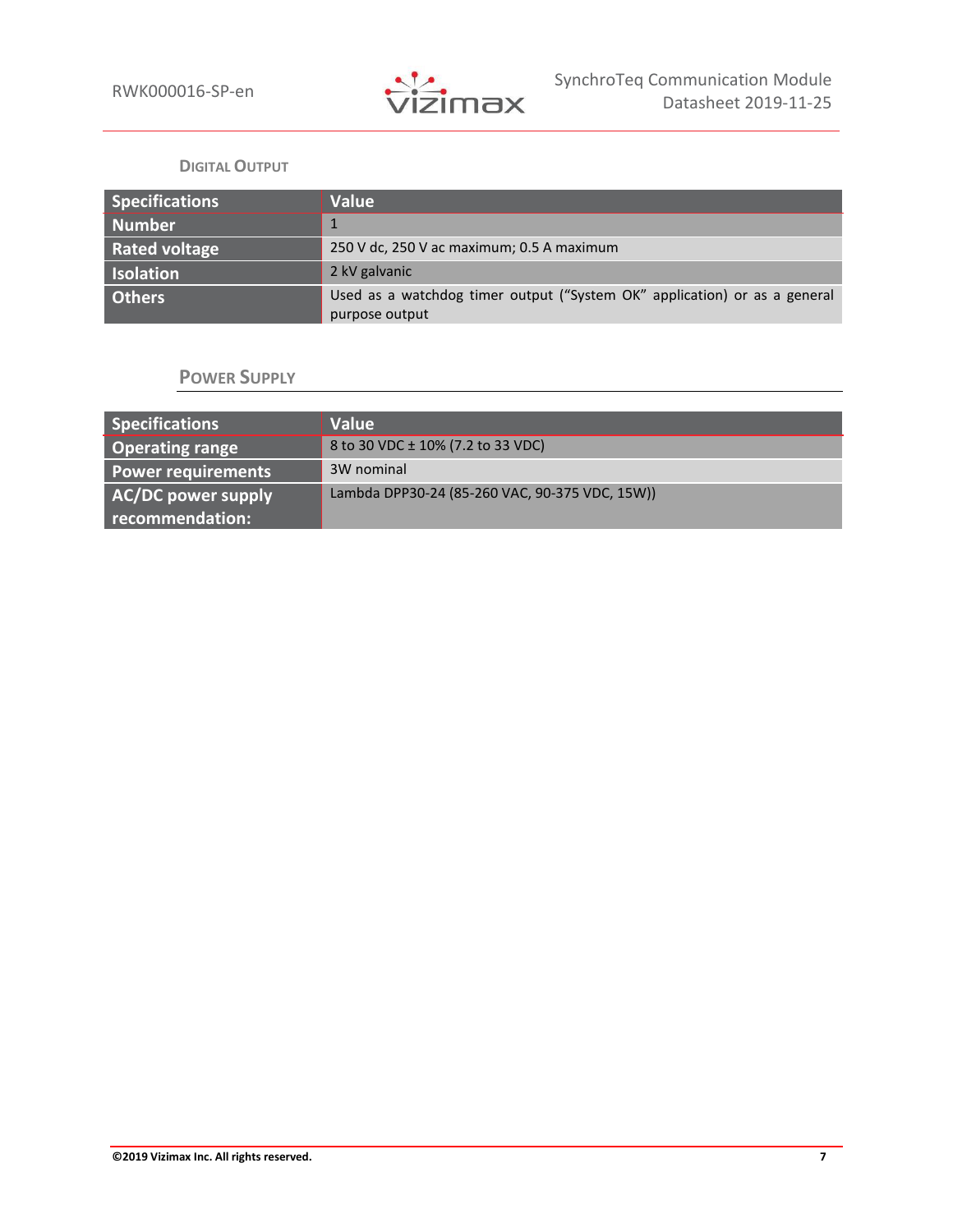

#### **INSTALLATION AND CONFIGURATION**

The SynchroTeq Communication Module comprises the following products:

- A RightWON Satellite CPU. Refer to RWU010000-SP-en, RightWON Satellite CPU Datasheet
- A 100Base-FX Ethernet plug-in on the unit's Front-1 slot (and Front-2 slot for RWK000016F model). Refer to RWC0D0000-SP-en, 100Base-FX Ethernet Plug-in - Datasheet.
- A 100Base-T Ethernet plug-in on the unit's Front-2 slot for RWK000016 model. Refer to RWC0C0000-SP-en, 100Base-T Ethernet Plug-in - Datasheet.
- A 100Base-T isolated combo plug-in, one RS-485-422, one RS-232, one DO on the unit's Top-1 slot. Refer to RWC0T0000-SP-en, Isolated Combo Plug-In - 100Base-T, 1xRS485-422, 1xRS232, 1DO – Datasheet.

For the installation and configuration of the SynchroTeq Communication Module, please refer to the 'SynchroTeq Communication Module User Guide' (*RWK000016-UG-en)* and to the datasheet of each sub-assembly module*.*

## **ORDERING INFORMATION**

- **RWK000016:** SynchroTeq Communication Module includes: 2 x Ethernet 100BASE-T + 1 x Ethernet 100BASE-FX multimode + 2 x serial ports) – Protocols DNP3 slave + IEC 61850 server (Edition 1) + Modbus TCP/RTU slave- Temperature: -40◦ C to +75◦ C (-40◦ F to +165◦ F).
- **RWK000016F:** SynchroTeq Communication Module includes: 1 x Ethernet 100BASE-T + 2 x Ethernet 100BASE-FX multimode + 2 x serial ports) – Protocols DNP3 slave + IEC 61850 server (Edition 1) + Modbus TCP/RTU slave- Temperature: -40◦ C to +75◦ C (-40◦ F to +165◦ F).

Options:

**RWS020000** SynchroTeq Communication Software, with integrated SCL editor and activation key (Dongle). (See *RightWON Configuration Suite - Manual*.)